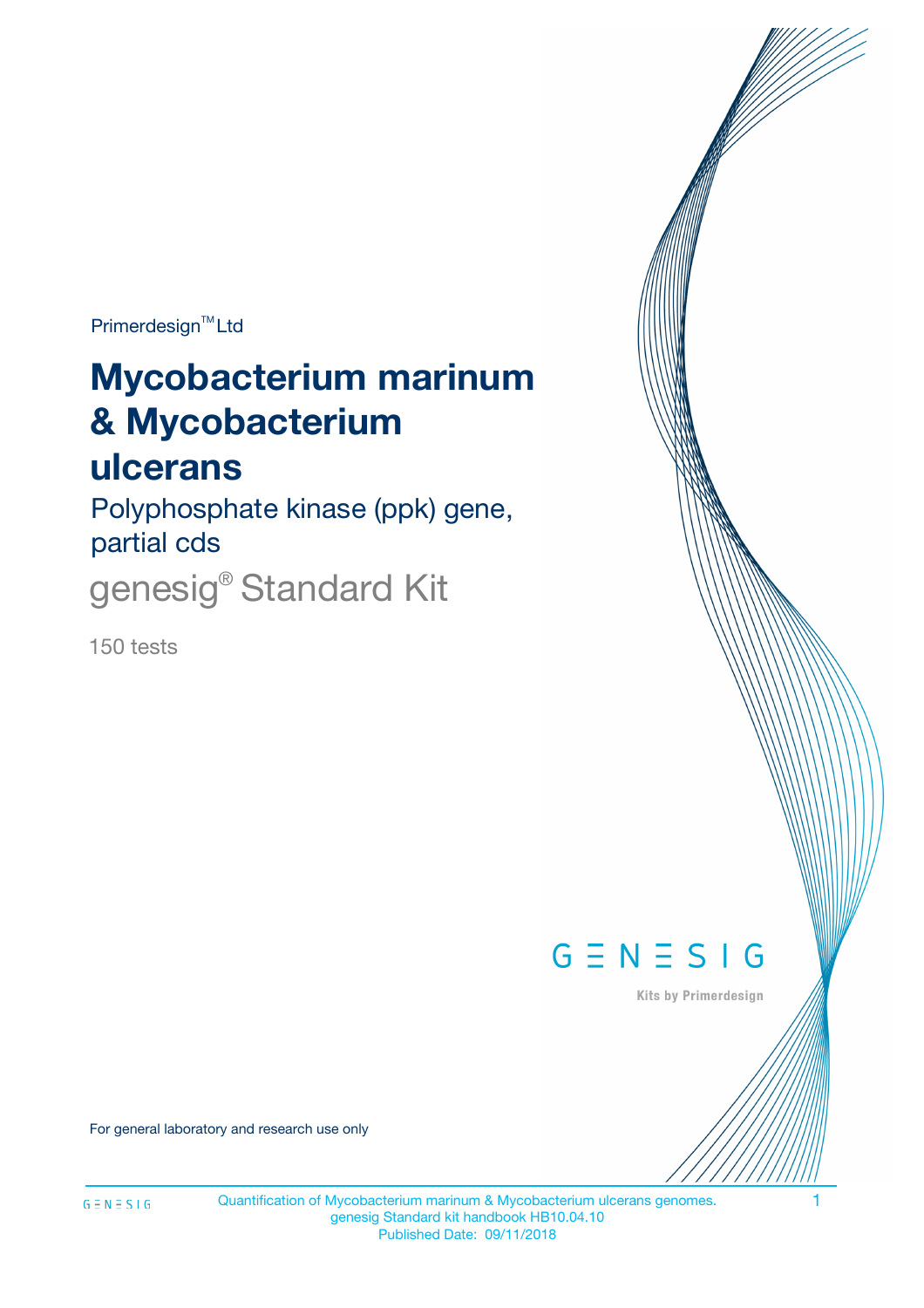# Introduction to Mycobacterium marinum & Mycobacterium ulcerans

Mycobacterium ulcerans is a human pathogen responsible for Buruli ulcer, a necrotizing skin disease most commonly found in West Africa, but outbreaks have also been reported in the Americas, Australia, and Asia.

Mycobacterium marinum (formerly M. balnei) is a free-living bacterium, which causes opportunistic infections in humans. M. marinum sometimes causes a rare disease known as aquarium granuloma, which typically affects individuals who work with fish or keep home aquariums.

M. Ulcerans' genome consists of approx. 5.8Mbp which codes for around 4240 proteins.

The accepted standard for molecular identification of mycobacteria is sequencing analysis of 2 hypervariable regions identified in 16S rRNA gene. M. marinum and M. ulcerans share identical 5´-16S rDNA and 16S-23S rRNA gene spacer sequences Real-Time Polymerase chain reaction (qPCR) methods are based on the 16S rRNA gene, the hsp65 gene or the insertion sequence IS2404

After inoculation into the skin, M. ulcerans proliferates extracellularly and elaborates a toxin, mycolactone, that enters the cells and causes necrosis of the dermis, panniculus, and deep fascia. Early lesions are closed, but as the necrosis spreads, the overlying dermis and epidermis eventually ulcerates. Clumps of extracellular acid-fast bacilli are plentiful and are frequently limited to the base of the ulcer and adjacent necrotic subcutaneous tissue. With healing, there is a granulomatous response, and the ulcerated area is eventually replaced by a depressed scar.

Lesions are usually single and begin as firm, painless, non-tender, movable, subcutaneous nodules 1 to 2 cm in diameter or as small papules. In 1 or 2 months, the nodule may become fluctuant and ulcerates, with an undermined edge that often extends 15 cm or more. The skin adjacent to the lesion, and often that of the entire corresponding limb, may be swollen by edema.

The inhibition of growth of M. marinum at 37°C is related to its ability to infect the cooler parts of the body especially the extremities. Lesions appear after an incubation period of about 2–4 weeks, and after 3–5 weeks they are typically 1-2.5 cm in diameter.

Diagnosis is frequently delayed, probably due to the rarity of the infection and a failure to elicit the usual history of aquatic exposure. Common misdiagnoses include fungal and parasitic infection, cellulitis, skin tuberculosis, rheumatoid arthritis, foreign body reaction, and skin tumor. A high index of suspicion and a detailed history are important in establishing the diagnosis of Mycobacterium infection. Long delays in diagnosis can result in severe, destructive infection. Sometimes, cultures are negative but the diagnosis is still made based on physical signs supported by typical histological findings.

The management of Mycobacterium infections depends on the severity of the infection. A prolonged course of antibiotic therapy is curative in most superficial cases but adjunctive surgical intervention is sometimes indicated in extensive and deep infections.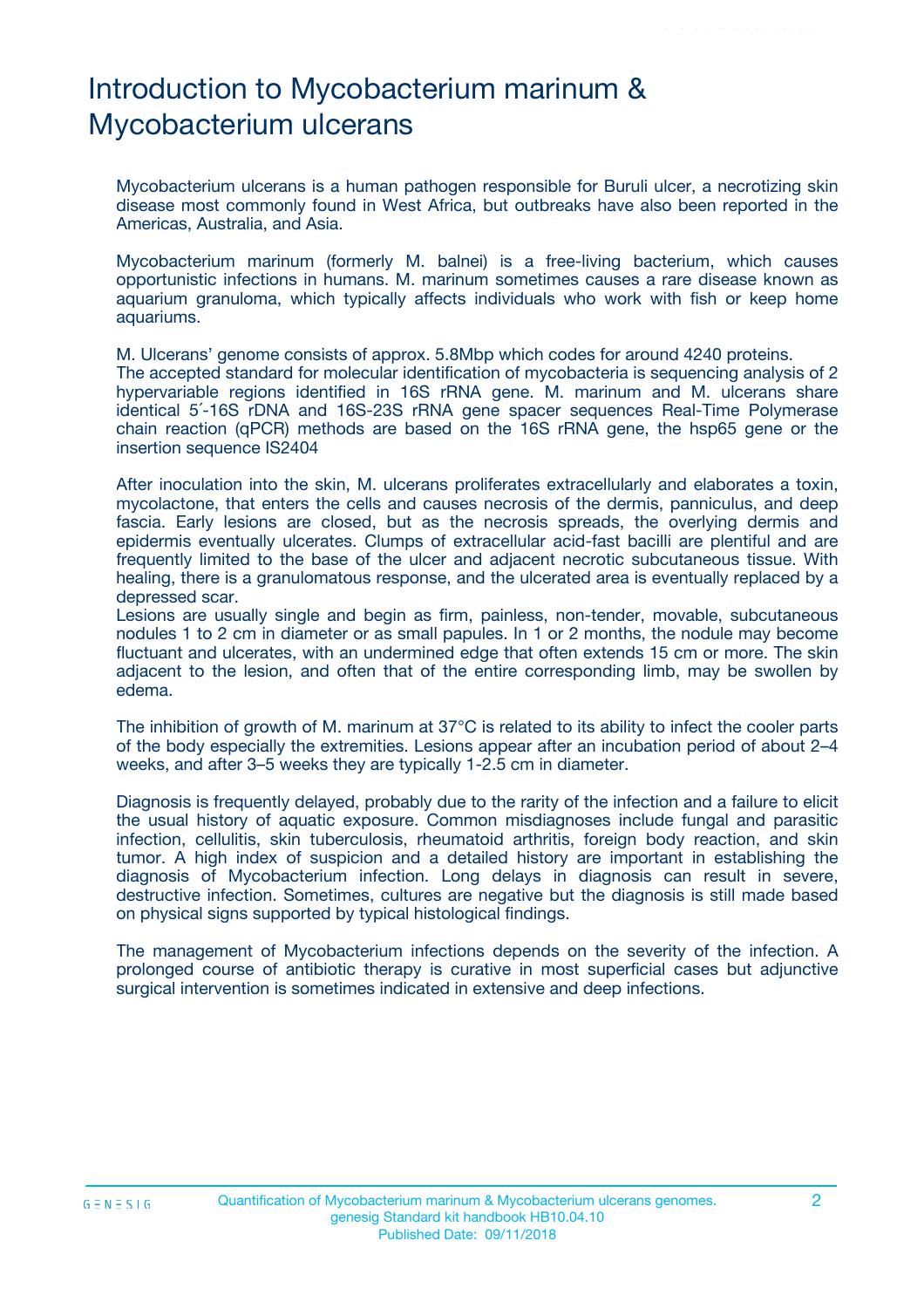# **Specificity**

The Primerdesign genesig Kit for Mycobacterium marinum & Mycobacterium ulcerans (M. marinum/M.ulcerans) genomes is designed for the in vitro quantification of M.marinum/M. ulcerans genomes. The kit is designed to have a broad detection profile. Specifically, the primers represent 100% homology with over 95% of the NCBI database reference sequences available at the time of design.

The dynamics of genetic variation means that new sequence information may become available after the initial design. Primerdesign periodically reviews the detection profiles of our kits and when required releases new versions.

The kit is predicted to detect Mycobacterium pseudoshottsii due to sequence information added to the NCBI database since the initial design of the assay.

If you require further information, or have a specific question about the detection profile of this kit then please send an e.mail to enquiry@primerdesign.co.uk and our bioinformatics team will answer your question.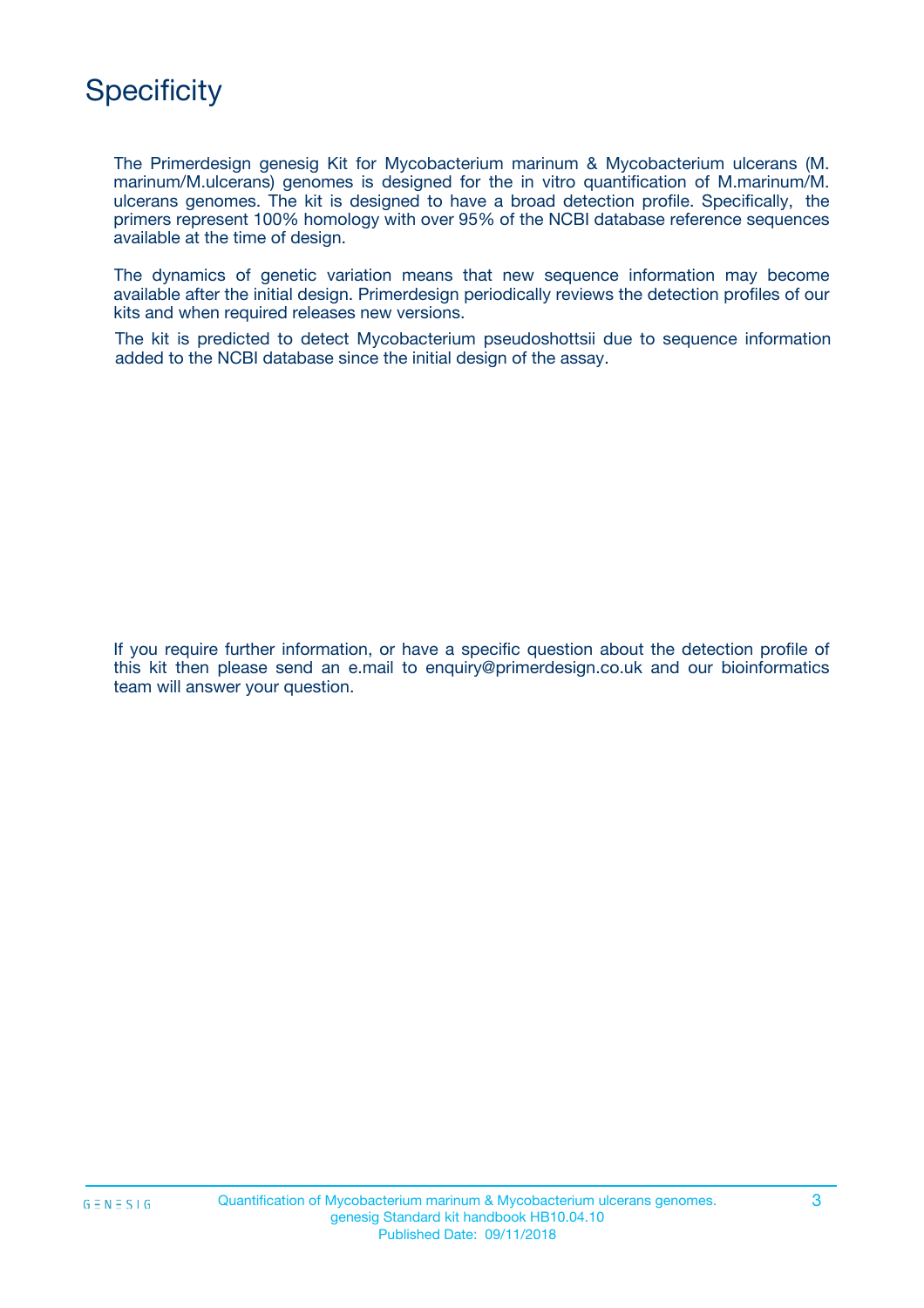# Kit contents

- **M.marinum/M.ulcerans specific primer/probe mix (150 reactions BROWN)** FAM labelled
- **M.marinum/M.ulcerans positive control template (for Standard curve RED)**
- **RNase/DNase free water (WHITE)** for resuspension of primer/probe mixes
- **Template preparation buffer (YELLOW)** for resuspension of positive control template and standard curve preparation

# Reagents and equipment to be supplied by the user

### **Real-time PCR Instrument**

#### **Extraction kit**

This kit is recommended for use with genesig Easy DNA/RNA extraction kit. However, it is designed to work well with all processes that yield high quality RNA and DNA with minimal PCR inhibitors.

#### **oasig**TM **lyophilised or Precision**®**PLUS 2X qPCR Master Mix**

This kit is intended for use with oasig or PrecisionPLUS2X qPCR Master Mix.

**Pipettors and Tips**

**Vortex and centrifuge**

**Thin walled 1.5 ml PCR reaction tubes**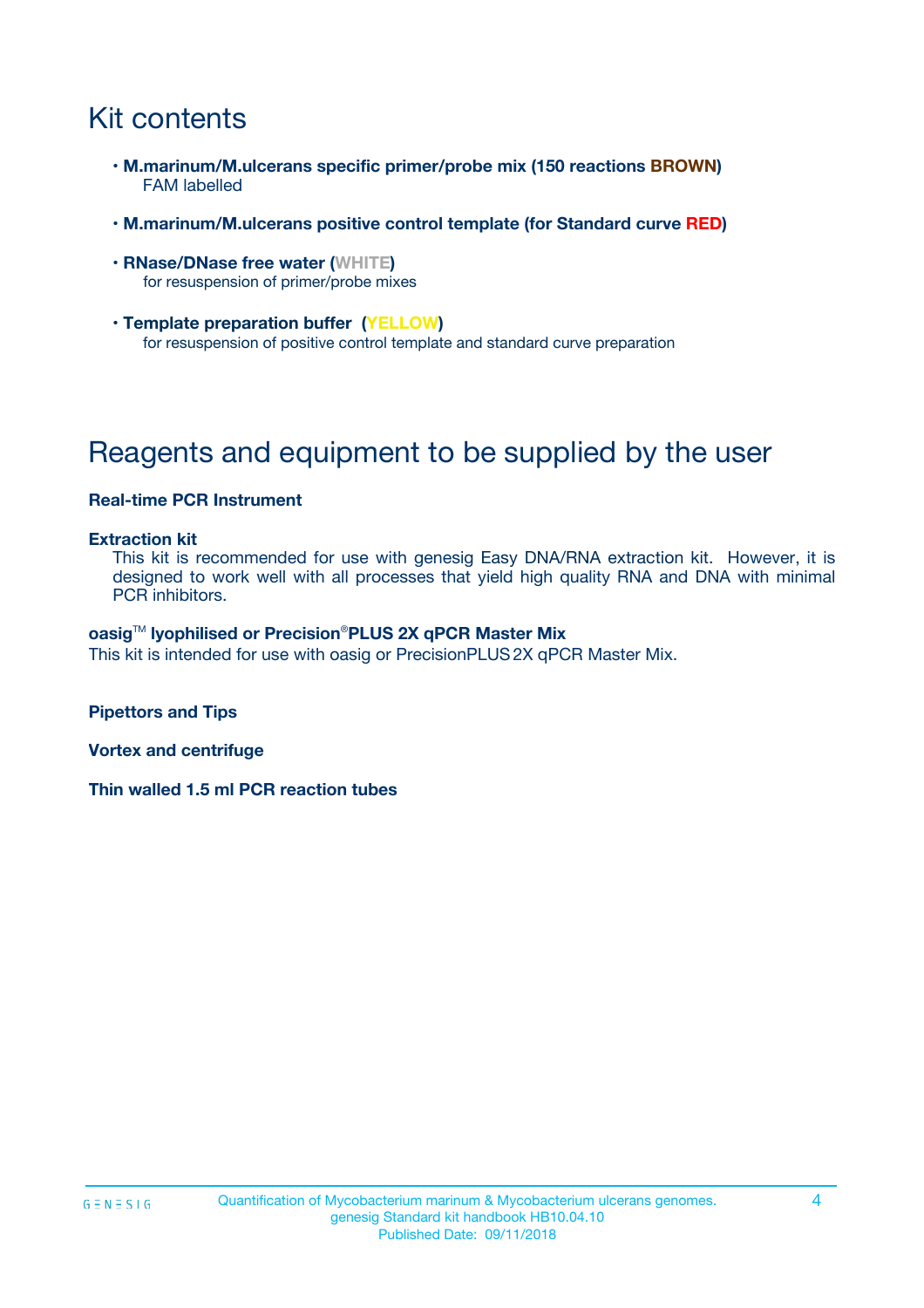### Kit storage and stability

This kit is stable at room temperature but should be stored at -20ºC on arrival. Once the lyophilised components have been resuspended they should not be exposed to temperatures above -20°C for longer than 30 minutes at a time and unnecessary repeated freeze/thawing should be avoided. The kit is stable for six months from the date of resuspension under these circumstances.

If a standard curve dilution series is prepared this can be stored frozen for an extended period. If you see any degradation in this serial dilution a fresh standard curve can be prepared from the positive control.

Primerdesign does not recommend using the kit after the expiry date stated on the pack.

### Suitable sample material

All kinds of sample material suited for PCR amplification can be used. Please ensure the samples are suitable in terms of purity, concentration, and DNA integrity. Always run at least one negative control with the samples. To prepare a negative-control, replace the template DNA sample with RNase/DNase free water.

### Dynamic range of test

Under optimal PCR conditions genesig M.marinum/M.ulcerans detection kits have very high priming efficiencies of >95% and can detect less than 100 copies of target template.

### Notices and disclaimers

This product is developed, designed and sold for research purposes only. It is not intended for human diagnostic or drug purposes or to be administered to humans unless clearly expressed for that purpose by the Food and Drug Administration in the USA or the appropriate regulatory authorities in the country of use. During the warranty period Primerdesign genesig detection kits allow precise and reproducible data recovery combined with excellent sensitivity. For data obtained by violation to the general GLP guidelines and the manufacturer's recommendations the right to claim under guarantee is expired. PCR is a proprietary technology covered by several US and foreign patents. These patents are owned by Roche Molecular Systems Inc. and have been sub-licensed by PE Corporation in certain fields. Depending on your specific application you may need a license from Roche or PE to practice PCR. Additional information on purchasing licenses to practice the PCR process may be obtained by contacting the Director of Licensing at Roche Molecular Systems, 1145 Atlantic Avenue, Alameda, CA 94501 or Applied Biosystems business group of the Applera Corporation, 850 Lincoln Centre Drive, Foster City, CA 94404. In addition, the 5' nuclease assay and other homogeneous amplification methods used in connection with the PCR process may be covered by U.S. Patents 5,210,015 and 5,487,972, owned by Roche Molecular Systems, Inc, and by U.S. Patent 5,538,848, owned by The Perkin-Elmer Corporation.

### Trademarks

Primerdesign™ is a trademark of Primerdesign Ltd.

genesig $^\circledR$  is a registered trademark of Primerdesign Ltd.

The PCR process is covered by US Patents 4,683,195, and 4,683,202 and foreign equivalents owned by Hoffmann-La Roche AG. BI, ABI PRISM® GeneAmp® and MicroAmp® are registered trademarks of the Applera Genomics (Applied Biosystems Corporation). BIOMEK® is a registered trademark of Beckman Instruments, Inc.; iCycler™ is a registered trademark of Bio-Rad Laboratories, Rotor-Gene is a trademark of Corbett Research. LightCycler™ is a registered trademark of the Idaho Technology Inc. GeneAmp®, TaqMan® and AmpliTaqGold® are registered trademarks of Roche Molecular Systems, Inc., The purchase of the Primerdesign reagents cannot be construed as an authorization or implicit license to practice PCR under any patents held by Hoffmann-LaRoche Inc.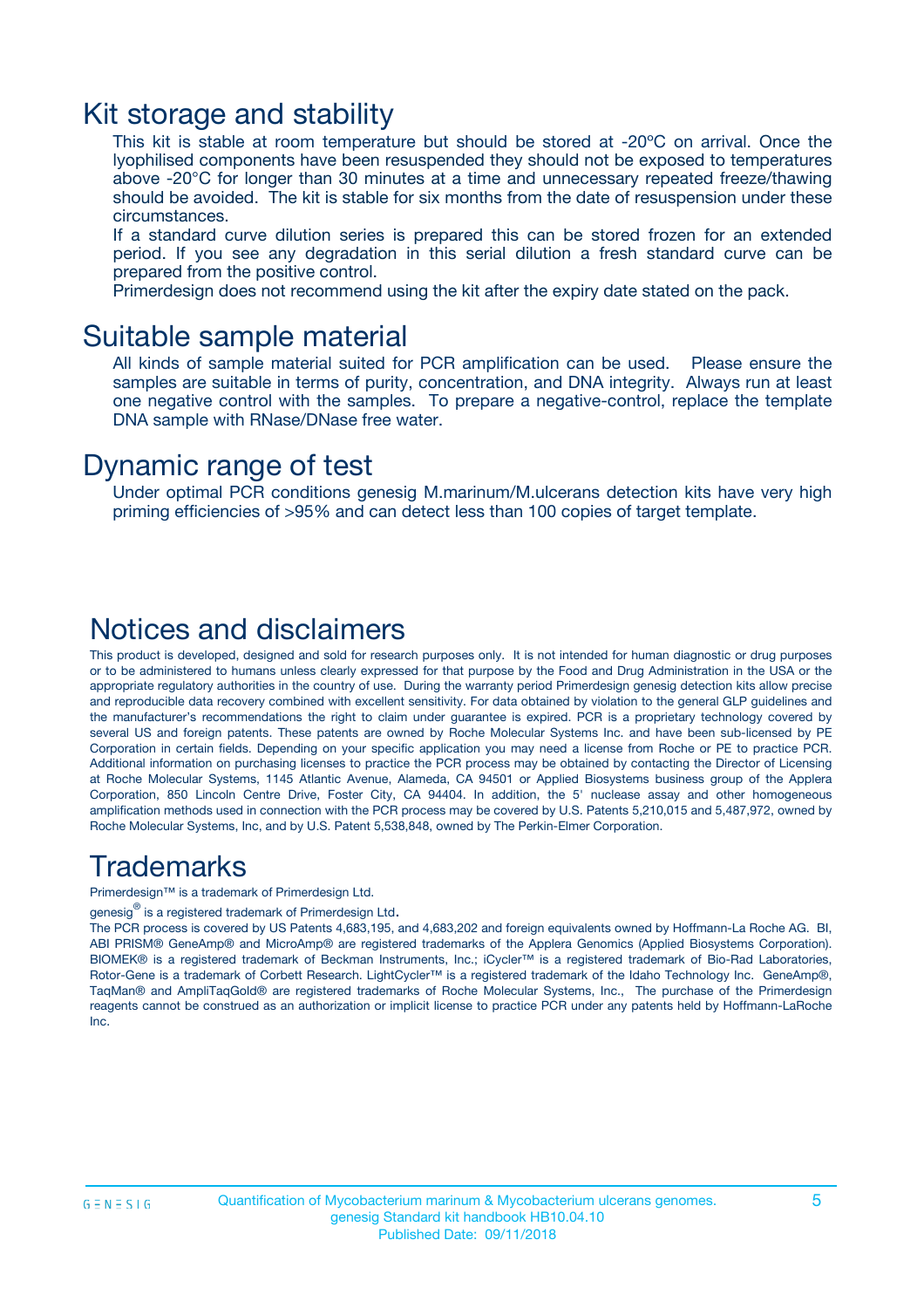# Principles of the test

#### **Real-time PCR**

A M.marinum/M.ulcerans specific primer and probe mix is provided and this can be detected through the FAM channel.

The primer and probe mix provided exploits the so-called TaqMan® principle. During PCR amplification, forward and reverse primers hybridize to the M.marinum/M.ulcerans DNA. A fluorogenic probe is included in the same reaction mixture which consists of a DNA probe labeled with a 5`-dye and a 3`-quencher. During PCR amplification, the probe is cleaved and the reporter dye and quencher are separated. The resulting increase in fluorescence can be detected on a range of qPCR platforms.

#### **Positive control**

For copy number determination and as a positive control for the PCR set up, the kit contains a positive control template. This can be used to generate a standard curve of M.marinum/M. ulcerans copy number / Cq value. Alternatively the positive control can be used at a single dilution where full quantitative analysis of the samples is not required. Each time the kit is used, at least one positive control reaction must be included in the run. A positive result indicates that the primers and probes for detecting the target M.marinum/M.ulcerans gene worked properly in that particular experimental scenario. If a negative result is obtained the test results are invalid and must be repeated. Care should be taken to ensure that the positive control does not contaminate any other kit component which would lead to falsepositive results. This can be achieved by handling this component in a Post PCR environment. Care should also be taken to avoid cross-contamination of other samples when adding the positive control to the run. This can be avoided by sealing all other samples and negative controls before pipetting the positive control into the positive control well.

#### **Negative control**

To validate any positive findings a negative control reaction should be included every time the kit is used. For this reaction the RNase/DNase free water should be used instead of template. A negative result indicates that the reagents have not become contaminated while setting up the run.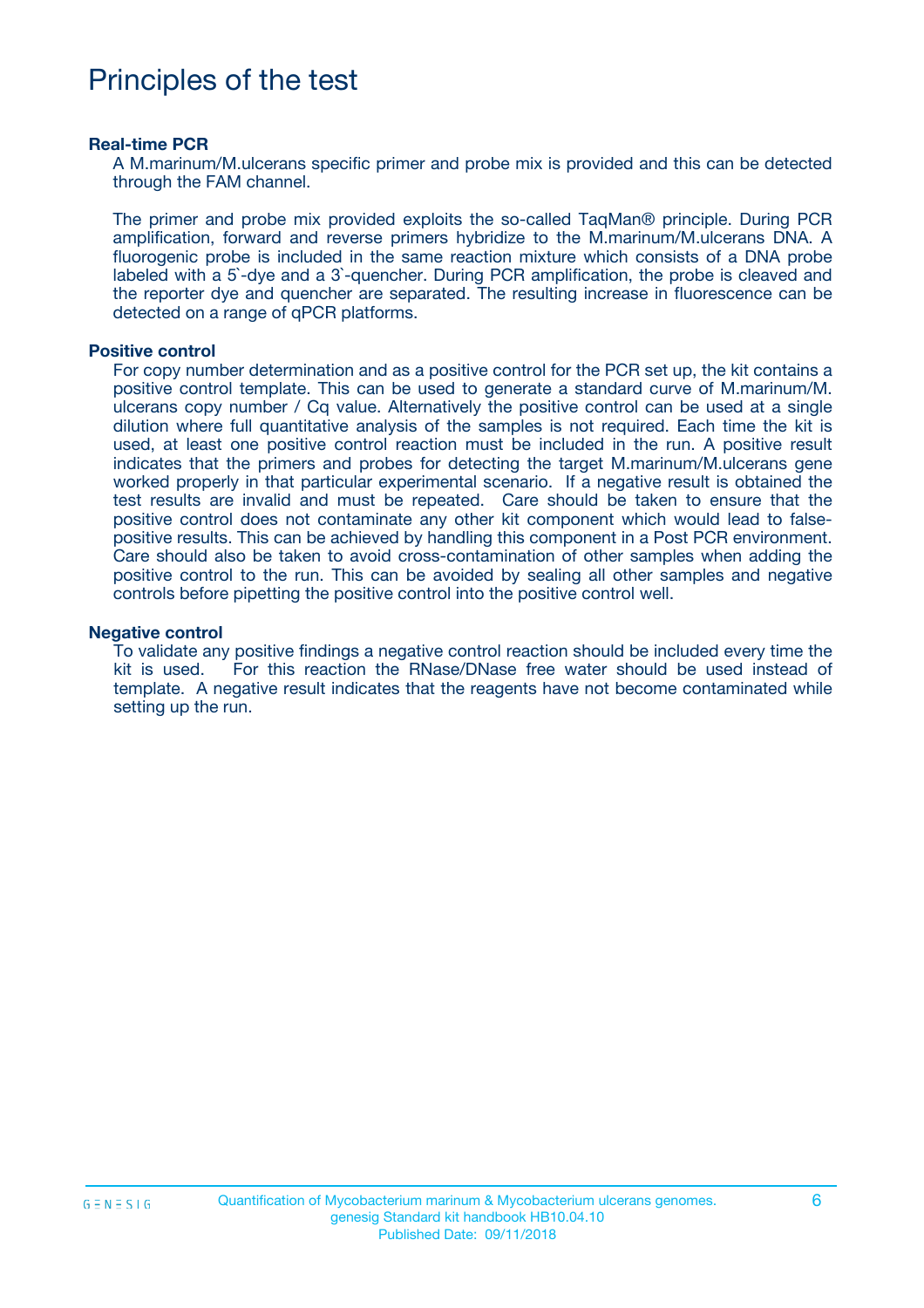## Resuspension protocol

To minimize the risk of contamination with foreign DNA, we recommend that all pipetting be performed in a PCR clean environment. Ideally this would be a designated PCR lab or PCR cabinet. Filter tips are recommended for all pipetting steps.

#### **1. Pulse-spin each tube in a centrifuge before opening.**

This will ensure lyophilised primer and probe mix is in the base of the tube and is not spilt upon opening the tube.

**2. Resuspend the kit components in the RNase/DNase free water supplied, according to the table below.**

To ensure complete resuspension, vortex each tube thoroughly.

| Component - resuspend in water                | <b>Volume</b> |
|-----------------------------------------------|---------------|
| <b>Pre-PCR pack</b>                           |               |
| M.marinum/M.ulcerans primer/probe mix (BROWN) | 165 ul        |

**3. Resuspend the positive control template in the template preparation buffer supplied, according to the table below:**

To ensure complete resuspension, vortex the tube thoroughly.

| Component - resuspend in template preparation buffer   |        |  |
|--------------------------------------------------------|--------|--|
| <b>Post-PCR heat-sealed foil</b>                       |        |  |
| M.marinum/M.ulcerans Positive Control Template (RED) * | 500 µl |  |

\* This component contains high copy number template and is a VERY significant contamination risk. It must be opened and handled in a separate laboratory environment, away from the other components.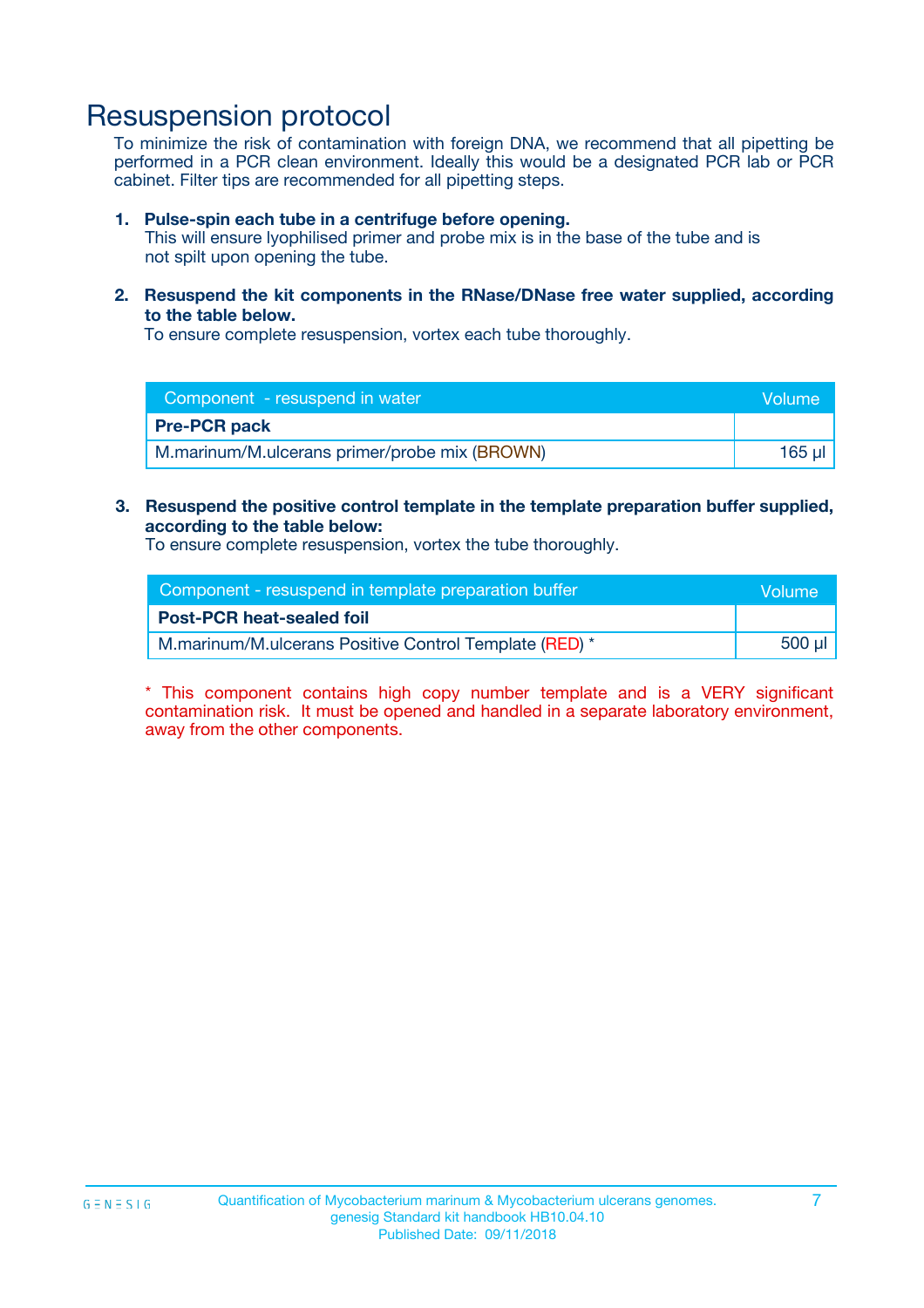# qPCR detection protocol

**1. For each DNA sample prepare a reaction mix according to the table below:** Include sufficient reactions for positive and negative controls.

| Component                                     | Volume                |
|-----------------------------------------------|-----------------------|
| oasig or PrecisionPLUS 2X qPCR Master Mix     | $10 \mu$              |
| M.marinum/M.ulcerans primer/probe mix (BROWN) | 1 µl                  |
| <b>RNase/DNase free water (WHITE)</b>         | $4 \mu$               |
| <b>Final Volume</b>                           | $15$ µ $\overline{)}$ |

- **2. Pipette 15µl of this mix into each well according to your qPCR experimental plate set up.**
- **3. Prepare DNA templates for each of your samples.**
- **4. Pipette 5µl of DNA template into each well, according to your experimental plate set up.**

For negative control wells use 5µl of RNase/DNase free water. The final volume in each well is 20µl.

**5. If a standard curve is included for quantitative analysis, prepare a reaction mix according to the table below:**

| Component                                     | Volume  |
|-----------------------------------------------|---------|
| oasig or PrecisionPLUS 2X qPCR Master Mix     | 10 µl   |
| M.marinum/M.ulcerans primer/probe mix (BROWN) | 1 µI    |
| <b>RNase/DNase free water (WHITE)</b>         | $4 \mu$ |
| <b>Final Volume</b>                           | 15 µl   |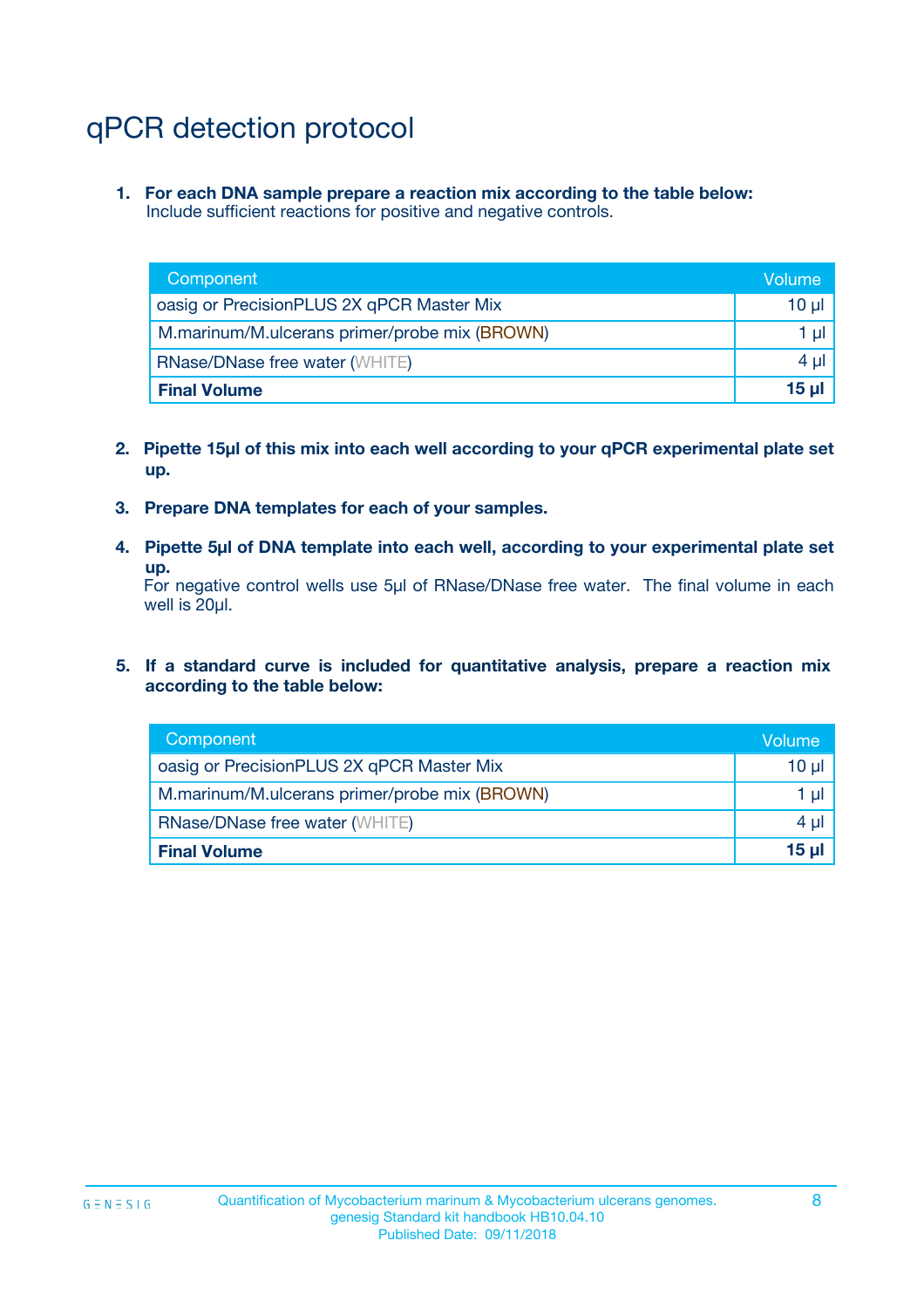### **6. Preparation of a standard curve dilution series.**

- 1) Pipette 90µl of template preparation buffer into 5 tubes and label 2-6
- 2) Pipette 10µl of Positive Control Template (RED) into tube 2
- 3) Vortex thoroughly
- 4) Change pipette tip and pipette 10µl from tube 2 into tube 3
- 5) Vortex thoroughly

Repeat steps 4 and 5 to complete the dilution series

| <b>Standard Curve</b>         | <b>Copy Number</b>     |
|-------------------------------|------------------------|
| Tube 1 Positive control (RED) | $2 \times 10^5$ per µl |
| Tube 2                        | $2 \times 10^4$ per µl |
| Tube 3                        | $2 \times 10^3$ per µl |
| Tube 4                        | $2 \times 10^2$ per µl |
| Tube 5                        | 20 per µl              |
| Tube 6                        | $2$ per $\mu$          |

7. Pipette 5µl of standard template into each well for the standard curve according to your experimental plate set up.

The final volume in each well is 20µl.

# qPCR amplification protocol

Amplification conditions using oasig or PrecisionPLUS2X qPCR Master Mix.

|             | <b>Step</b>       | <b>Time</b>     | Temp    |
|-------------|-------------------|-----------------|---------|
|             | Enzyme activation | 2 min           | 95 °C   |
| Cycling x50 | Denaturation      | 10 <sub>s</sub> | 95 $°C$ |
|             | DATA COLLECTION * | 60 s            | 60 °C   |

\* Fluorogenic data should be collected during this step through the FAM channel

 $G \equiv N \equiv S \mid G$